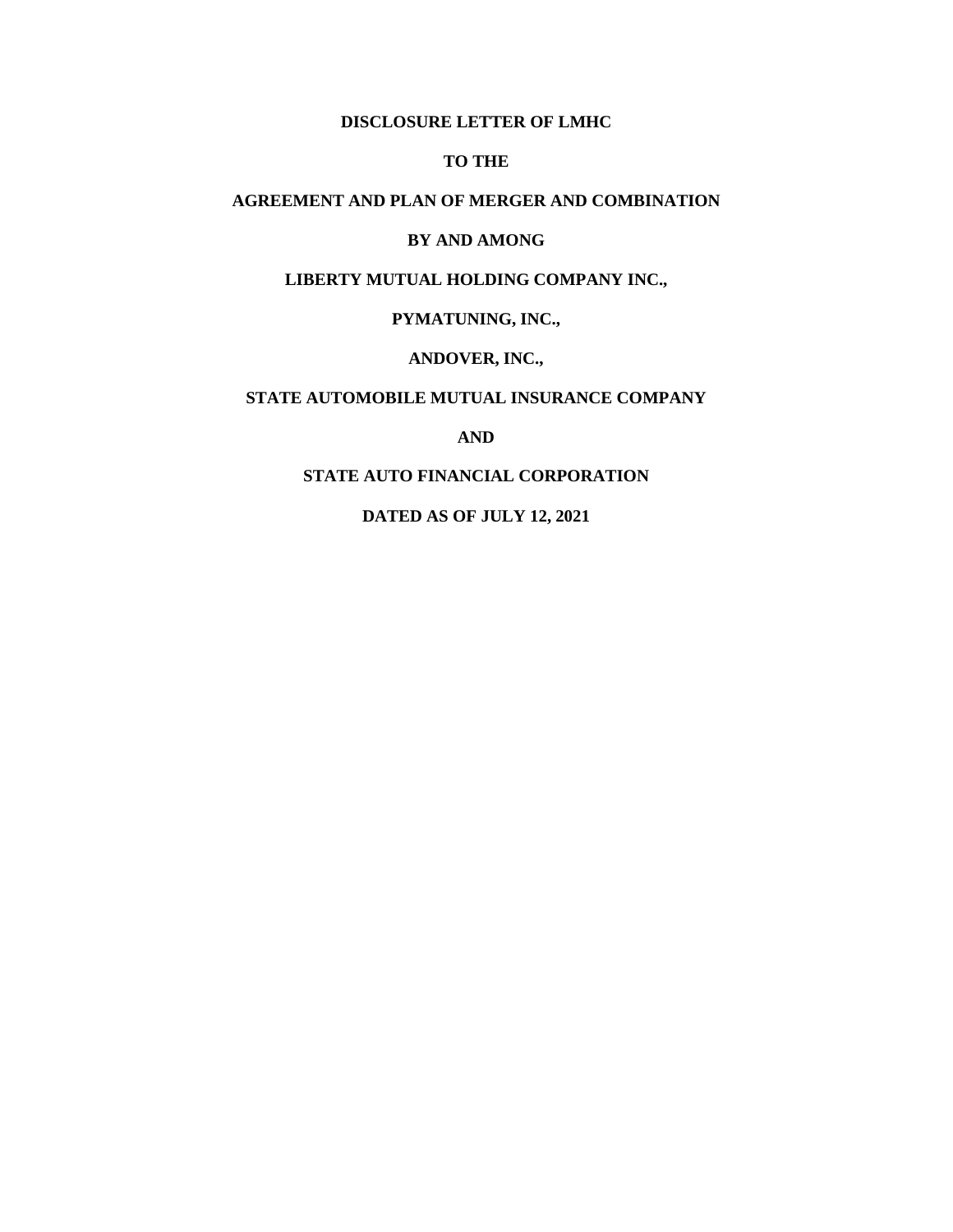The LMHC Disclosure Letter (this "Disclosure Letter") is being delivered pursuant to that certain Agreement and Plan of Merger and Combination (the "Agreement"), dated as of July 12, 2021, by and among Liberty Mutual Holding Company Inc., a Massachusetts mutual holding company ("LMHC"), Pymatuning, Inc., an Ohio corporation and wholly-owned indirect subsidiary of LMHC ("Merger Sub I"), Andover, Inc., an Ohio corporation and wholly-owned direct subsidiary of LMHC ("Merger Sub II"), State Automobile Mutual Insurance Company, an Ohio mutual insurance company ("SAM"), and State Auto Financial Corporation, an Ohio corporation ("STFC"). All capitalized terms used in this Disclosure Letter and not otherwise defined herein shall have the respective meanings assigned to them in the Agreement.

Neither this Disclosure Letter nor any disclosure made in this Disclosure Letter shall constitute any representation, warranty, covenant, assurance or undertaking by LMHC, except as expressly provided in the Agreement, nor shall any such disclosure be deemed to reduce or expand any representation, warranty, covenant, assurance or undertaking by LMHC in the Agreement except to the extent expressly set forth herein. Certain information set forth in this Disclosure Letter is included solely for informational purposes and may not be required to be disclosed pursuant to the Agreement, and disclosure of such matters or items in this Disclosure Letter shall not affect (directly or indirectly) the interpretation of the Agreement or the scope of the disclosure obligations thereunder except to the extent expressly set forth herein. Without limiting the foregoing, the disclosure of any matter or item in this Disclosure Letter that is not required to be disclosed under the Agreement to make a representation true and correct shall not be deemed to constitute an acknowledgement that such matter or item is required to be disclosed herein or is material to a representation, warranty, covenant or condition set forth in the Agreement. Information set forth in one section or subsection of this Disclosure Letter shall be deemed to apply to and qualify the section or subsection of the Agreement to which it corresponds in number and each other section or subsection of the Agreement or this Disclosure Letter to the extent that the applicability of such information is readily apparent on the face of such disclosure. Any reference to a Contract or other written document ("Disclosure Item") in this Disclosure Letter shall be deemed a full disclosure of all of the terms of such Disclosure Item and it shall not be necessary to identify or reference specific provisions or portions of such Disclosure Items in order to make a full disclosure for purposes of this Disclosure Letter. Furthermore, the references to any Disclosure Item shall be deemed to include any and all exhibits, schedules, annexes and other attachments to such Disclosure Item except to the extent that the same have not been provided to SAM or STFC or their representatives as of two (2) Business Days prior to the date hereof.

The section headings and subheadings in this Disclosure Letter are for convenience of reference only and shall not be deemed to alter or affect the express description of the Disclosure Letter and its sections as set forth in the Agreement.

In disclosing the information contained in this Disclosure Letter, LMHC expressly do not waive any attorney-client or other privileges associated with such information or any protection afforded by the work-product doctrine or any similar doctrine with respect to any of the matters disclosed herein.

Nothing in this Disclosure Letter constitutes an admission of any liability or obligation of LMHC or any of its Affiliates, in each case to any Person that is not party to the Agreement, nor an admission against LMHC or any of its Affiliates' interests to such Person.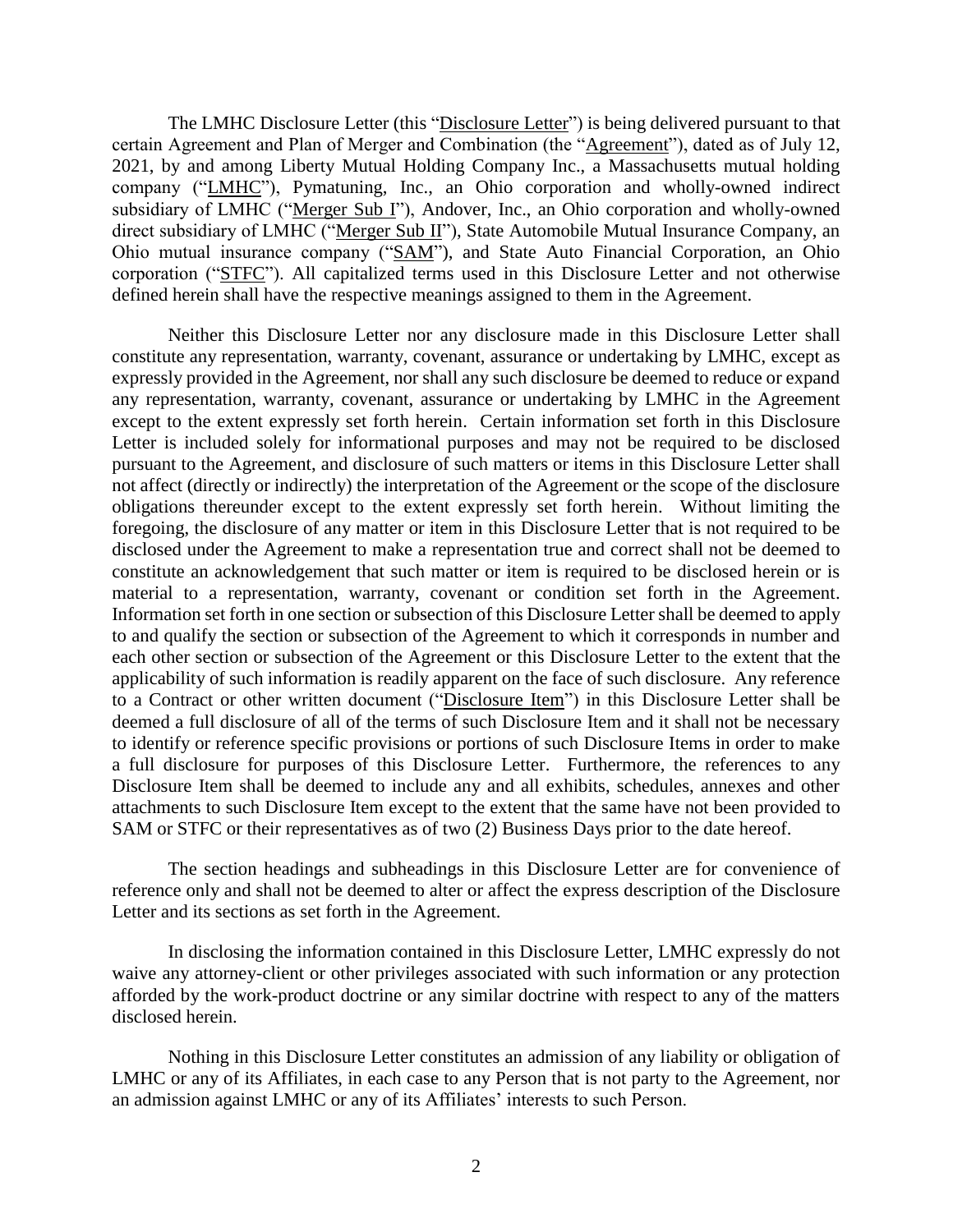# Section 1.01

# Knowledge

- 1. Nik Vasilakos
- 2. Richard Quinlan
- 3. Jim McPhee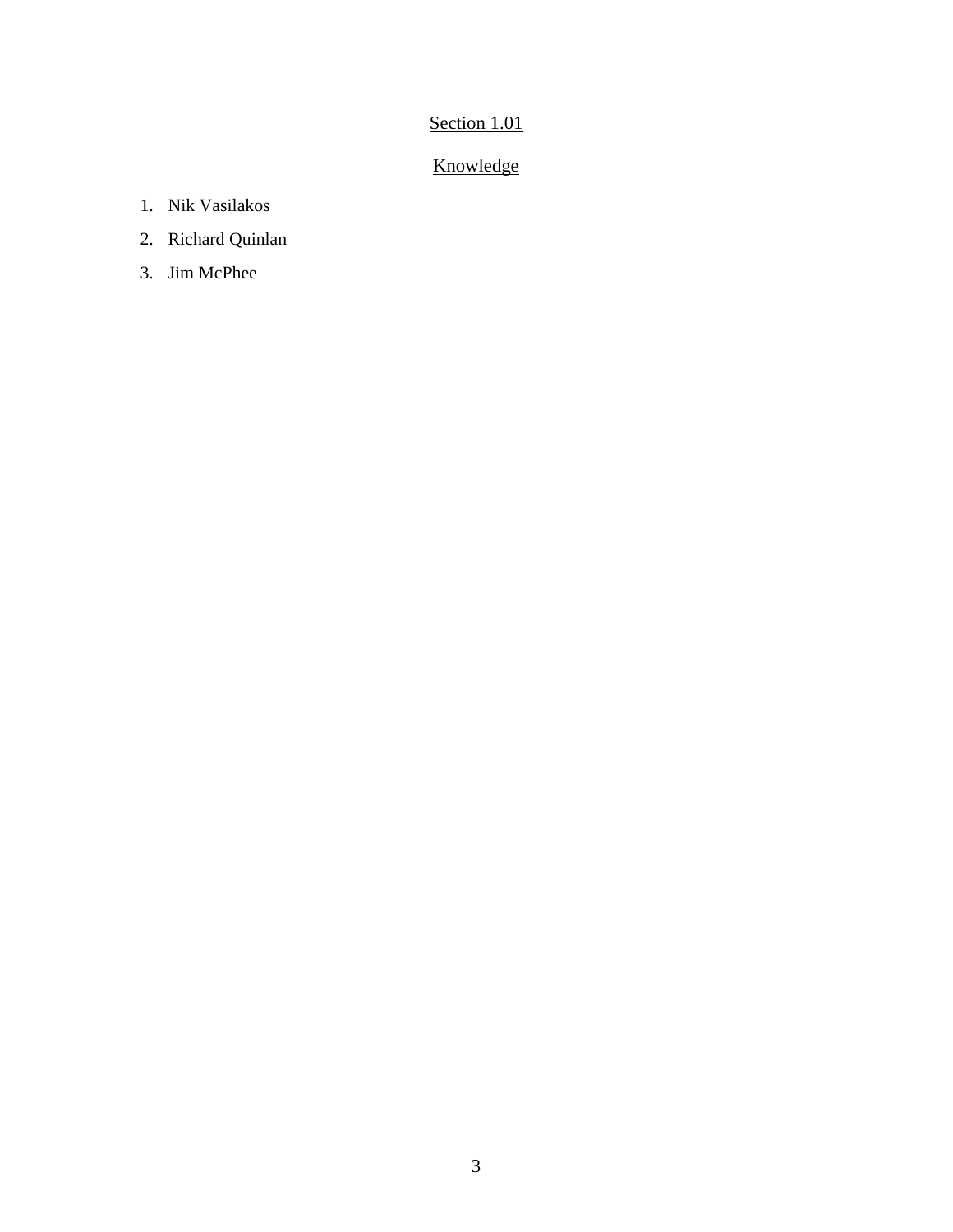## Section 6.03(b)

## No Conflict; Required Filings and Consents

- 1. Filing with, and approval of, the Ohio Department of Insurance pursuant to Section 3913.32(A) of the Ohio Revised Code related to the SAM Transaction.
- 2. Filing with, and approval of, the Massachusetts Division of Insurance pursuant to Section 19T(b)(ii) of Chapter 175 of the Massachusetts General Laws related to the SAM Transaction.
- 3. Form A filing with, and approval of, the Arizona Department of Insurance related to the acquisition of control of Rockhill Insurance Company.
- 4. Form A filing with, and approval of, the Connecticut Insurance Department related to the acquisition of control of Patrons Mutual Insurance Company of Connecticut.
- 5. Form A filing with, and approval of, the Indiana Department of Insurance related to the acquisition of control of Meridian Security Ins. Company.
- 6. Form A filing with, and approval of, the Iowa Insurance Division related to the acquisition of control of Milbank Insurance Company, Plaza Insurance Company and State Auto Property & Casualty Insurance Company.
- 7. Form A filing with, and approval of, the Minnesota Department of Commerce related to the acquisition of control of American Compensation Insurance Company and Bloomington Compensation Insurance Company.
- 8. Form A filing with, and approval of, the Ohio Department of Insurance related to the acquisition of control of SAM and State Auto Insurance Company of Ohio.
- 9. Form A filing with, and approval of, the Wisconsin Office of the Commissioner of Insurance related to the acquisition of control of State Auto Insurance Company of Wisconsin.
- 10. Form E pre-acquisition notification filing (regarding the potential competitive impact of the acquisition) in the following jurisdictions:
	- (a) Alabama;
	- (b) Arizona;
	- (c) Arkansas;
	- (d) Colorado;
	- (e) Connecticut;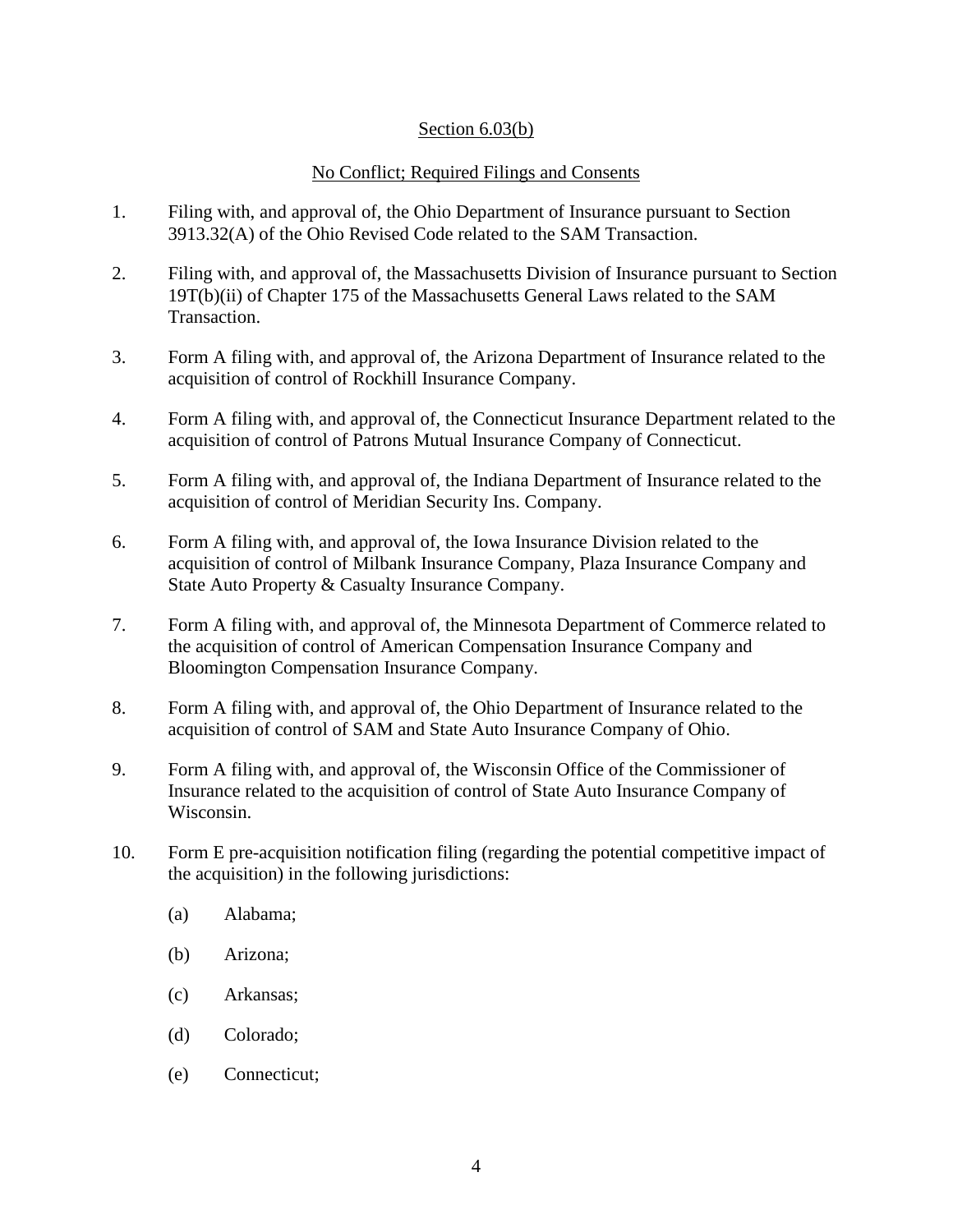- (f) Delaware;
- (g) Georgia;
- (h) Illinois;
- (i) Indiana;
- (j) Kentucky;
- (k) Maryland;
- (l) Minnesota;
- (m) Mississippi;
- (n) Missouri;
- (o) North Dakota;
- (p) Pennsylvania;
- (q) South Carolina;
- (r) South Dakota;
- (s) Tennessee;
- (t) Utah;
- (u) Virginia;
- (v) West Virginia;
- (w) Wisconsin; and
- (x) District of Columbia.
- 11. Change of control filings with, and non-disapproval of, the Texas Department of Insurance pursuant to Tex. Ins. Code § 4001.253 related to the acquisition of control of Network E&S Insurance Brokers, LLC and Rockhill Underwriting Management LLC.
- 12. Filing with, and approval of, the California Department of Insurance pursuant to California Insurance Code § 1011(c) related to the SAM Transaction.
- 13. Form D filings with, and non-disapprovals of, the applicable Insurance Regulator(s) with respect to any agreements to be entered into between or among any SAM Insurance Company or STFC Insurance Company, on the one hand, and LMHC and any of its Affiliates, on the other hand, in connection with the Closing.